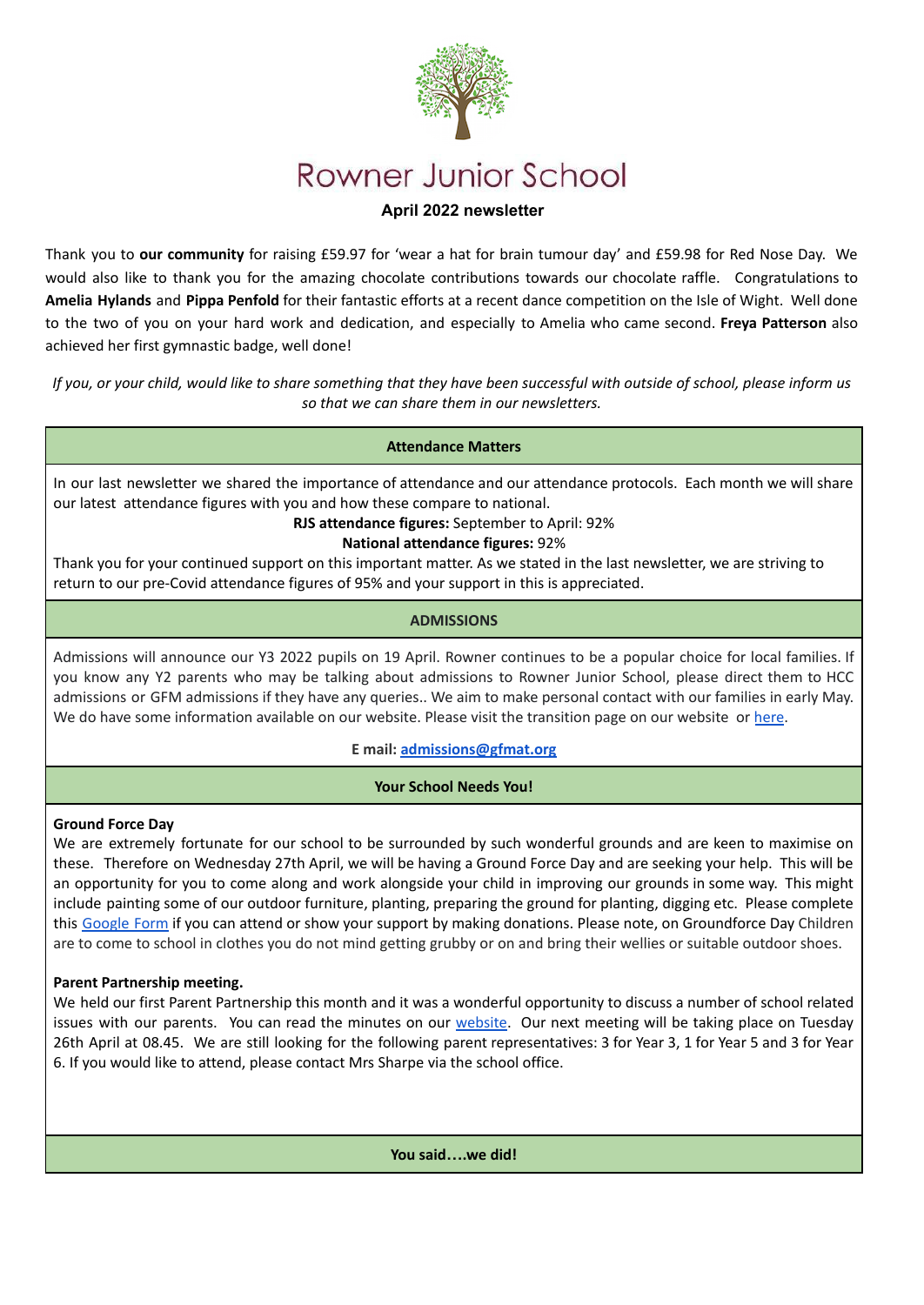*'PE seems to be very restricted in terms of different sports and I believe French is the only language studied.'*

French was chosen as the foreign language that our children would be taught due to our close ties with France as well as laying the foundations for the foregin language teaching at KS3, French being the dominant language taught by our local feeder schools. There is not an expectation that our children should be taught more than one foreign language.

Throughout your child's time at RJS, they are taught and have experience of a wide range of sports. This extends to our after school club provision. We are in the process of working closely with Premier Sports to discuss further sporting opportunities that they can provide for our pupils both within lessons and as part of their after school club offer. We also take part in a number of inter-school sporting opportunities provided to us by the GFM PE department, such as tennis, cross-country.

## **Polling Day**

Polling, locally, will be taking place on Thursday 5th May. Previously, the school has been used as a polling station meaning that the school has had to close. However, after consultation with Gosport Borough Council The Drey will be used as the Polling Station on this particular day, meaning that the **school will remain open**.

- Your child's safety is paramount so Gosport Borough council and the school are implementing the following measures: Fencing will be erected to ensure that the school is not accessible to the general public.
	- The one way system will not be in place this day as the fencing will cover this route. On this day only, parents/carers and pupils will only be able to access the school site via the pedestrian entrance on Tichborne Way.
	- The children will only be able to play on the Music Room playground and field.

If you have any queries please do come and ask us.

## **Communication With Teachers**

We understand that there may be times that you wish to speak to your child's class teacher. Throughout the day there are opportunities for you to do this, for example at the end of the school day or you can arrange a meeting with them via enquiries. If you wish to email your child's teacher, then please email them via [enquiries@rowner.gfmat.org](mailto:enquiries@rowner.gfmat.org). The office staff will then forward the email to your child's teacher and they will respond to you via the enquiries email address.

#### **School Meal Prices**

In consultation with the Primary and Secondary Resources Group in September 2021, the agreement has been given to increase the school meal price for HC3S to £2.60 from Monday 25 April 2022. **BUT**, our catering is provided by the GFM. Aware of the current increases in many household items and the general cost of living, we are pleased to inform you that school meals **will not** be increased for the remainder of the academic year and will remain at **£2.50**. This may have to be reviewed in the next academic year. If this is the case we will give you notice of any changes. For your information, the last price increase was in 2020.

#### **School Uniform**

We know that many of you are already looking ahead to September and school uniform. At our recent Parent Partnership meeting the issue of school uniform was raised and there are some areas that we are looking into:

- Possible payment plans for uniform and or a pre-loved sale
- The challenge of finding stock at Skoolkit.

School uniform plays a key role in **promoting pride, self-confidence, and builds a sense of team and community spirit.** Our children are amazing at adhering to the school uniform expectations in their everyday uniform. This is not always the case on PE days. This is a non-negotiable and prepares children for their next step where it is an expectation at secondary school that pupils wear the correct PE kit. If your child does not have the correct PE kit, we have spare stock that can be provided if this is needed. A uniform is in place to ensure uniformity and encourages school spirit.

Another area that was raised at the Parent Partnership meeting was clarity around the school uniform expectations. These are as follows: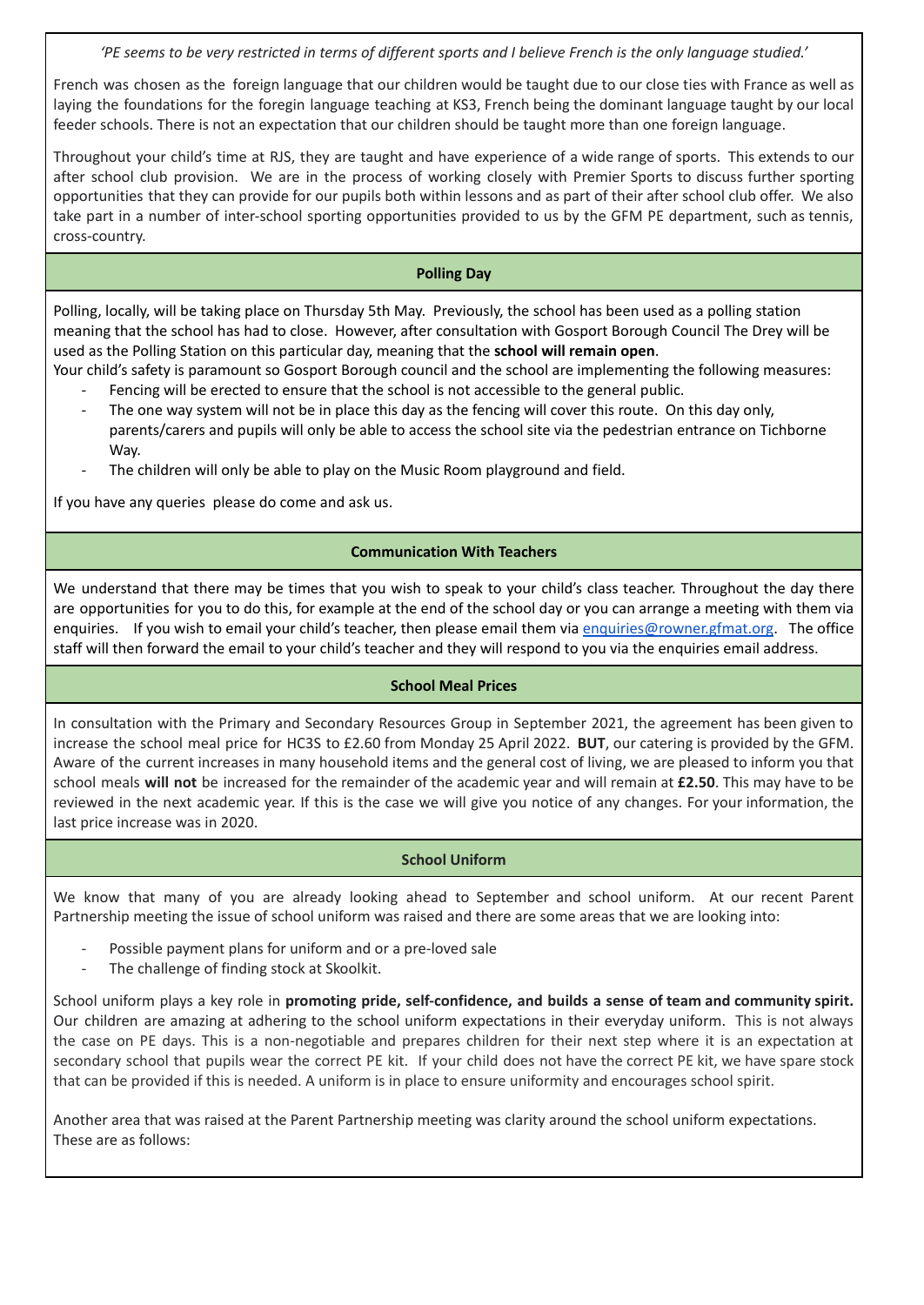|           | <b>Winter Uniform</b>                                                                                                                                                                                                                                                   |                        | <b>Summer Uniform - welcomed after Easter</b>                                                                                                                                                                                                                                                                                                                                                         |  |  |
|-----------|-------------------------------------------------------------------------------------------------------------------------------------------------------------------------------------------------------------------------------------------------------------------------|------------------------|-------------------------------------------------------------------------------------------------------------------------------------------------------------------------------------------------------------------------------------------------------------------------------------------------------------------------------------------------------------------------------------------------------|--|--|
| $\bullet$ | Maroon jumper/cardigan (ideally with school logo)<br>with a maroon or white polo type shirt with a collar.<br>For boys: Grey or black trousers and short white, grey<br>or black socks.                                                                                 | $\bullet$              | Maroon jumper/cardigan (ideally with school logo)<br>with a maroon or white polo type shirt with a collar.<br>For boys: Grey or black trousers or shorts and short<br>white, grey or black socks.                                                                                                                                                                                                     |  |  |
| I۰        | <b>For girls:</b> Grey or black trousers, skirt or culottes<br>and/or pinafore, long or short white, grey or black<br>socks or black or grey tights.<br>Sensible black shoes (no trainers unless all black and<br>shoe like), trainers for PE days and a sensible coat. | $\bullet$<br>$\bullet$ | <b>For girls:</b> Grey or black trousers, shorts or culottes or<br>dark red blue gingham dresses, or playsuits or<br>gingham blouse and skirt to be worn as a two piece,<br>long or short white, grey or black socks.<br>Sensible black shoes (no trainers unless all black and<br>shoe like) or sensible/supportive black or white<br>sandals and trainers for PE days.<br>Lightweight sensible coat |  |  |
|           |                                                                                                                                                                                                                                                                         |                        |                                                                                                                                                                                                                                                                                                                                                                                                       |  |  |
|           | <b>PE Uniform</b>                                                                                                                                                                                                                                                       |                        |                                                                                                                                                                                                                                                                                                                                                                                                       |  |  |

- Plain black shorts or cycling shorts no logos
- Plain white round neck t-shirt
- **From now**: Maroon jumper/cardigan **From September we have available**: zipped baseball sports jacket
- Socks (barefoot for indoor PE)
- Trainers
- Tracksuit bottoms or leggings in black (no text or logos) for winter months
- Black base layers

Please note that **from September, the hoodie will no longer form part of the school uniform.** The decision has been made for health and safety reasons as well as in preparation for when the children move onto Secondary school where hoodie's do not form part of the school uniform. **Children are able to continue to wear the hoodie until the end of this academic year.**

Instead, we will be replacing the hoodie with a zipped baseball sports jacket that the children can wear both for PE or instead of the jumper or cardigan. These can be purchased from Skoolkit and look super smart. They have the school logo on the front and the text Team Rowner on the rear. The children chose gold text from the choices offered.

#### **Staffing**

Miss Gibson will be leaving us at the end of this week. She is moving onto Alver Valley School where we wish her all the very best of luck in her new endeavour.

#### **April Dates**

#### **Ongoing dates:**

Please note that the clubs and PE sessions mentioned below are for the remainder of the spring term. We will be sending out a Google Form for your child to sign up to summer clubs when we return from the Easter holiday. Please find the updated PE sessions at the bottom of this newsletter.

| Y5 PE Day - Pupils to wear PE kit to<br>Thursday<br>Monday<br>school<br>Y6 PE Day - Pupils to wear PE kit to<br>school<br>Art club 15.10 - 16.00<br>First aid club 15.10 - 16.00 | Y3 PE Day - Pupils to wear PE kit to school<br>Y4 PE Day - Pupils to wear PE kit to school<br>Y6 PE Day - Pupils to wear PE kit to school<br>Lego league 15.10 - 16.10<br>Gardening club (alternate weeks) 15.10 - 15.45<br>Premier sports football club (Y3/4) 15.10 - 16.10 |
|----------------------------------------------------------------------------------------------------------------------------------------------------------------------------------|-------------------------------------------------------------------------------------------------------------------------------------------------------------------------------------------------------------------------------------------------------------------------------|
|----------------------------------------------------------------------------------------------------------------------------------------------------------------------------------|-------------------------------------------------------------------------------------------------------------------------------------------------------------------------------------------------------------------------------------------------------------------------------|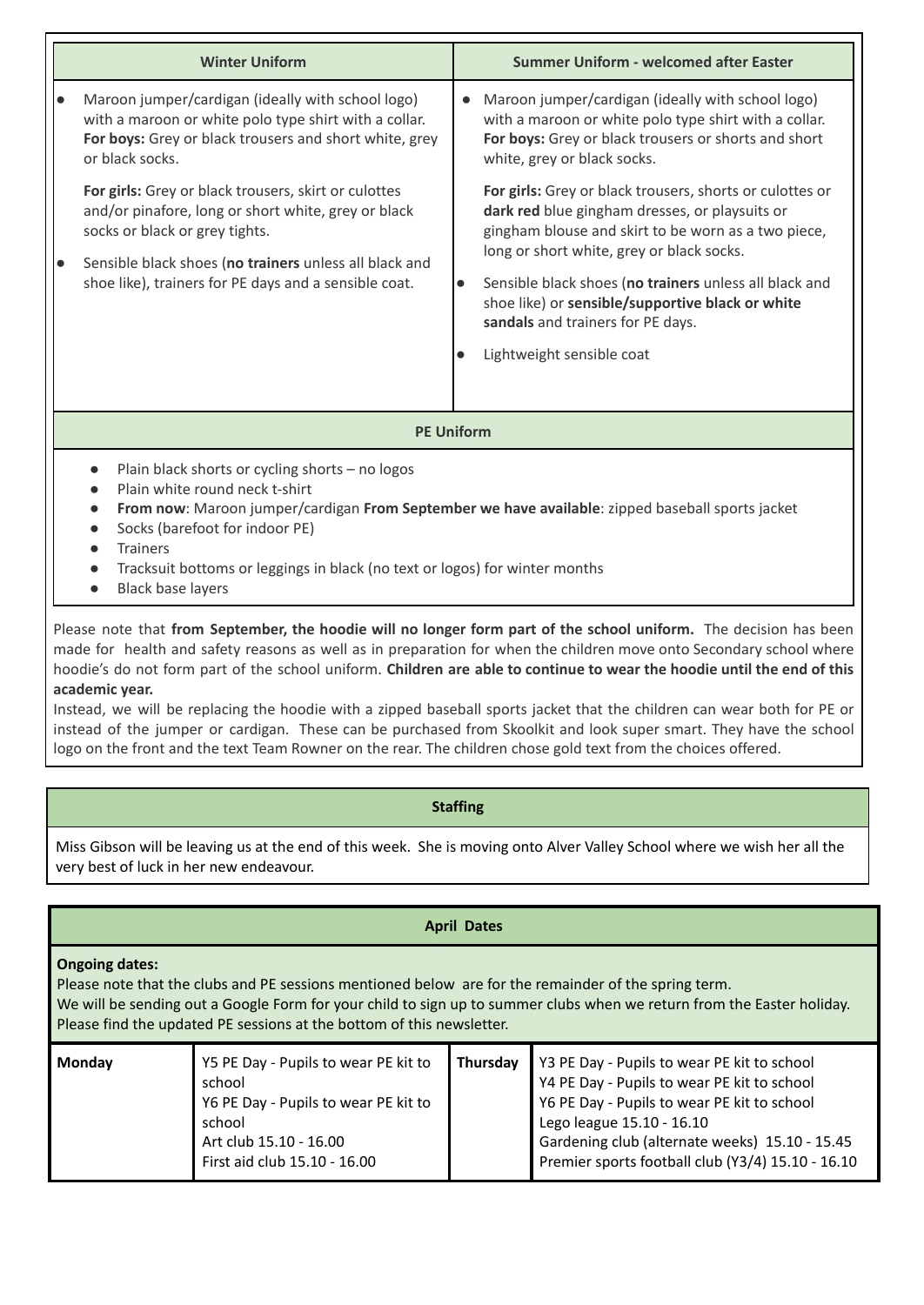|                                                              | Premier Sports football club (Y5/6)<br>$15.10 - 16.10$                                                                                                                                                                                                                                                                                                                                      |        |                                                                                                |  |  |  |
|--------------------------------------------------------------|---------------------------------------------------------------------------------------------------------------------------------------------------------------------------------------------------------------------------------------------------------------------------------------------------------------------------------------------------------------------------------------------|--------|------------------------------------------------------------------------------------------------|--|--|--|
| <b>Tuesday</b>                                               | Y5 PE Day - Pupils to wear PE kit to<br>school<br>Film club 15.10 - 16.10                                                                                                                                                                                                                                                                                                                   | Friday | Y4 PE Day - Pupils to wear PE kit to school<br>Manga club (alternate weeks Y5/6) 15.10 - 16.00 |  |  |  |
| Wednesday                                                    | Y3 PE Day - Pupils to wear PE kit to<br>school<br>Dance Live! Rehearsals 15.10 -<br>16.15                                                                                                                                                                                                                                                                                                   |        |                                                                                                |  |  |  |
|                                                              | <b>Key dates for April and May:</b>                                                                                                                                                                                                                                                                                                                                                         |        |                                                                                                |  |  |  |
| <b>Date</b>                                                  | Event                                                                                                                                                                                                                                                                                                                                                                                       |        |                                                                                                |  |  |  |
| <b>Friday 25th March</b><br>- Tuesday 5th April              | Raffle Tickets to go live for pupils to purchase at 20p. As we did at Christmas, the raffle will be done<br>electronically and children will not receive physical tickets.<br>The last date for children to buy raffle tickets will be Tuesday 5th April                                                                                                                                    |        |                                                                                                |  |  |  |
| Thursday 7th april                                           | <b>Chocolate Raffle</b><br>This will take place online in school.                                                                                                                                                                                                                                                                                                                           |        |                                                                                                |  |  |  |
| <b>Friday 8th April</b>                                      | INSET day. School closed to pupils.<br>End of Spring Term.                                                                                                                                                                                                                                                                                                                                  |        |                                                                                                |  |  |  |
| <b>Monday 25th April</b>                                     | <b>Back to school</b><br>Year 3 and 4 Multiplication Test Check Meeting 15.00 - 15.45<br>This meeting is open to parents of pupils in year 3 and 4 about the upcoming Multiplication Test<br>Check that children in year 4 will be taking part in during June. We will share information on what<br>the checks are, what we are doing in school and how you can support your child at home. |        |                                                                                                |  |  |  |
| <b>Upcoming dates in May</b>                                 |                                                                                                                                                                                                                                                                                                                                                                                             |        |                                                                                                |  |  |  |
| <b>Monday 2nd May</b>                                        | Early May Bank Holiday. School is closed.                                                                                                                                                                                                                                                                                                                                                   |        |                                                                                                |  |  |  |
| <b>Wednesday 4th</b><br><b>May</b>                           | <b>Dance Live! Final</b>                                                                                                                                                                                                                                                                                                                                                                    |        |                                                                                                |  |  |  |
| <b>Thursday 5th May</b>                                      | Polling Day. School is open.                                                                                                                                                                                                                                                                                                                                                                |        |                                                                                                |  |  |  |
| 9th May - 12th<br>SATs week for year 6 pupils.<br><b>May</b> |                                                                                                                                                                                                                                                                                                                                                                                             |        |                                                                                                |  |  |  |
| 16th May - 20th<br><b>May</b>                                | <b>Walk to School week</b>                                                                                                                                                                                                                                                                                                                                                                  |        |                                                                                                |  |  |  |
| <b>Monday 30th May</b><br>- Friday 3rd June                  | <b>HALF TERM</b>                                                                                                                                                                                                                                                                                                                                                                            |        |                                                                                                |  |  |  |

| PE timetable for after Easter holidays |                                                                                              |  |
|----------------------------------------|----------------------------------------------------------------------------------------------|--|
| Year 3                                 | PE: Monday and Wednesday<br>Year 3 will not take part in swimming lessons this academic year |  |
| Year 4                                 | PE: Monday and Friday                                                                        |  |